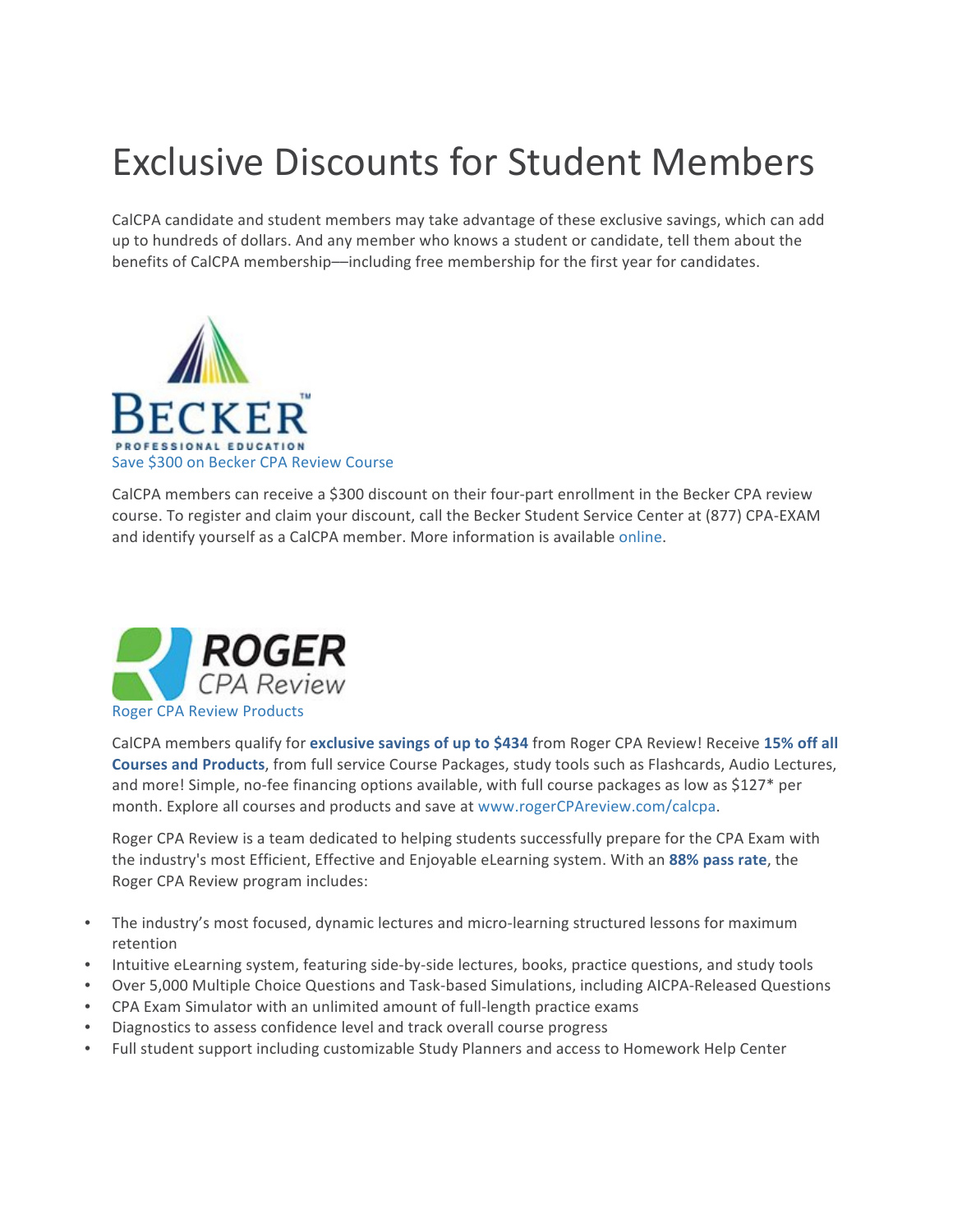For more information about the CalCPA discount call 877.764.4272 or contact Mitra Wilson at **mwilson@rogercpareview.com.**

\*Based on CalCPA discounted Select Course Package price of \$1,440.75 at an APR of 10%, paid over 12 months. Does not include shipping or taxes.



Mercury Insurance, the third-largest auto insurer in California, offers CalCPA members a 10 percent rate discount on auto insurance. Multiple discounts include good driver, anti-theft device, multi-car, good student and more—and receive an additional 15 percent off when you insure both your home and auto.

Mercury's local and independent agents can create a customized protection plan designed to meet your needs. Get a free quote online.

## credible

Credible is a simple, free service that can help CalCPA members and their families save money by comparing their options to refinance student loans. With Credible, student debt holders can submit a single form and receive offers to refinance both federal and private student loans from multiple lenders.

Student loan refinance rates can be significantly lower than your initial student loan rates, with rates below 2% (as of June 1, 2015)! Lowering your interest rate can save you thousands in the long run. The average CPA that refinances with Credible saves over \$8,000, and it only takes 30 seconds to get a free savings estimate.

You can also check out the Credible CPA page to learn more about student loan refinance and student loan consolidation. If you have further questions, you can contact Credible's support team directly at (415) 801-0482 or support@credible.com.



Help Support the California Society of Certified Public Accountants while earning more cash back for the things you buy most.

Apply for the California Society of Certified Public Accountants BankAmericard Cash Rewards<sup>™</sup> Visa Signature® credit card that rewards customers with up to 3% cash back on certain purchases, all while